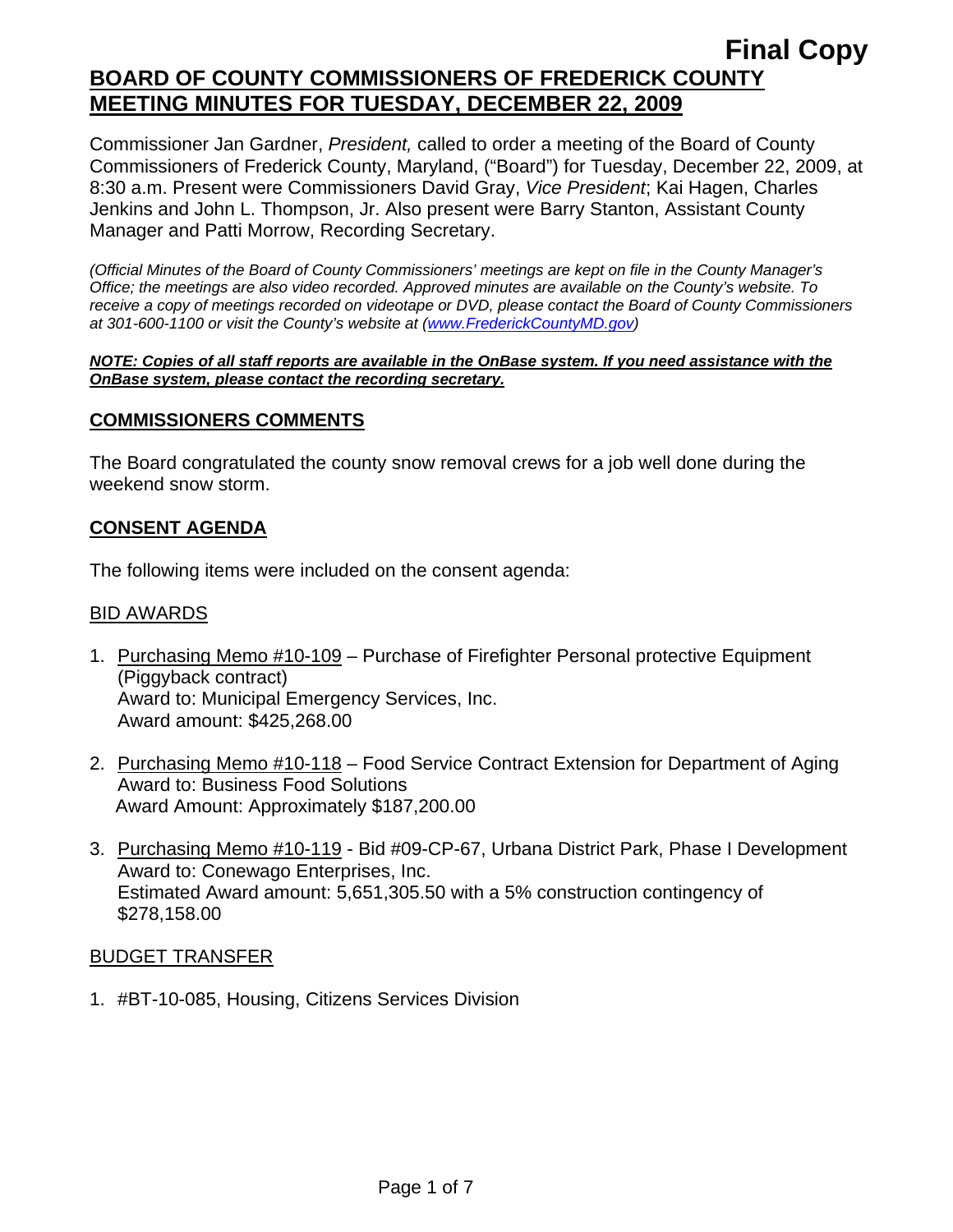# EASEMENT

1. Declaration to Establish and Retain Stormwater Management Easement – Landfill Gas to Energy Project – Beth Ramacciotti, Utilities and Solid Waste Management Division

Commissioner Gray moved to approve the consent agenda as presented. It was seconded by Commissioner Hagen and passed 5-0.

## **PUBLIC HEARING**

### **Petition to Alter and Close a Portion of Metropolitan Court – Kevin Demosky, Utilities and Solid Waste Management Division and Dave Olney, Public Works Division**

A public hearing was held, as duly advertised, on a request to partially close a portion of Metropolitan Court.

Mr. Olney presented the request.

There were no public comments.

Commissioner Gray moved to adopt the proposed ordinance to close and alter a portion of Metropolitan Court and provide a new appropriate turn-around. Commissioner Hagen seconded the motion that passed 5-0.

(A copy of Ordinance #09-30-534 can be obtained in the County Manager's Office or from the county's website, [www.FrederickCountyMD.gov\)](http://www.frederickcountymd.gov/)

## **WORKSESSION**

## **Appointments/Reappointments to Boards/Commissions/Committees – Joyce Grossnickle, Office of the County Manager**

Ms. Grossnickle presented the following appointments and reappointments.

#### Adult Public Guardianship Review Board

There were no public comments.

Commissioner Hagen moved to approve the reappointment of Sandra Reed to serve a threeyear term to expire June 30, 2012. Commissioner Gray seconded the motion that passed 5-0.

#### Commission on Disabilities

There were no public comments.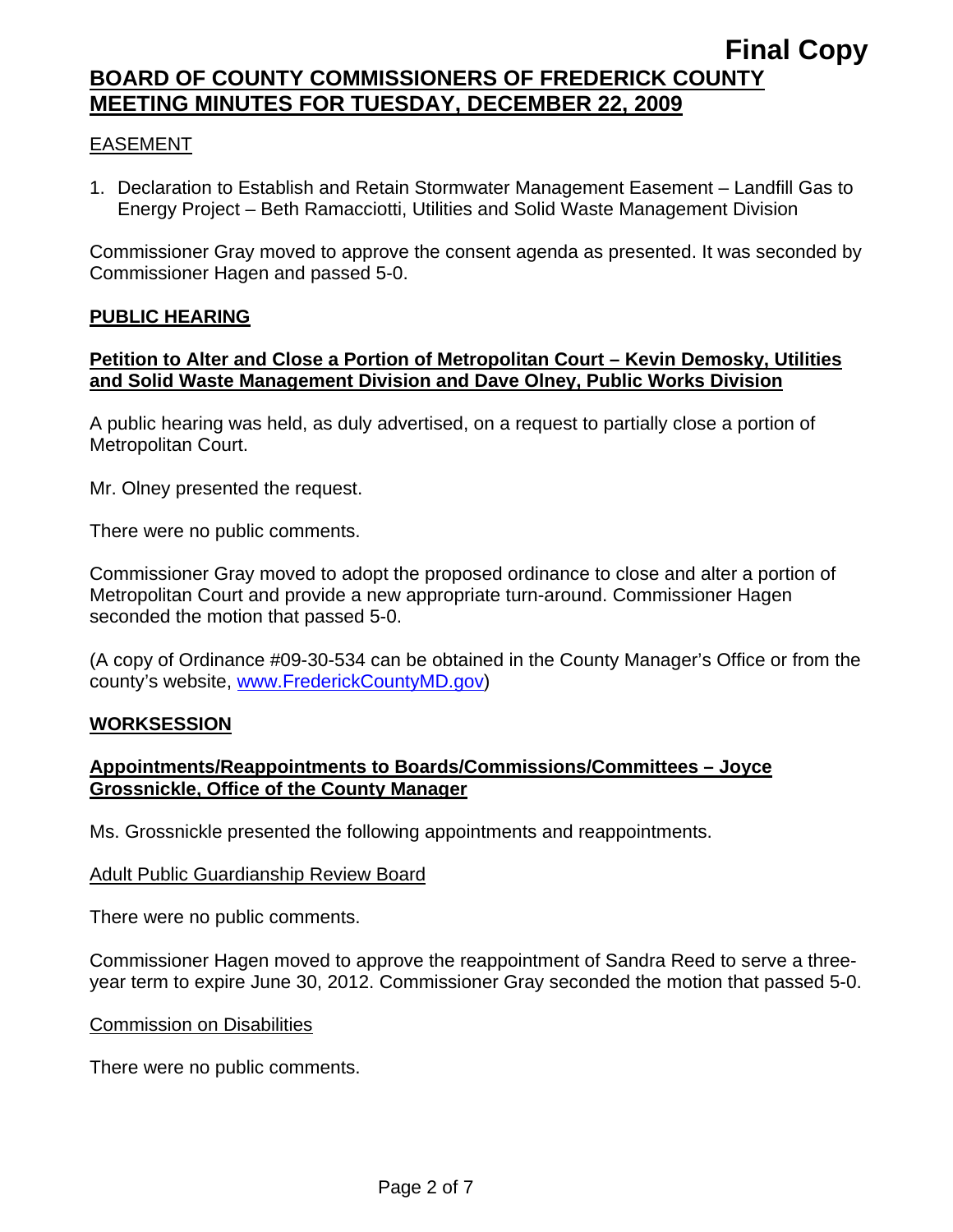Commissioner Gray moved to reappoint Linda Werner for a three-year term to expire December 31, 2012, and to appoint Mary Kemp to fill an unexpired term to expire December 31, 2012. Commissioner Hagen seconded the motion that passed 5-0.

### Interagency Internal Audit Authority

There were no public comments.

Commissioner Hagen moved to appoint Carrie Gill to fill an unexpired term to expire April 16, 2011. Commissioner Gray seconded the motion that passed 5-0.

### Metropolitan Washington Council of Governments

There were no public comments.

The Board reconfirmed the 2009 appointments for 2010.

## **Frederick County Commissioners' Retirement Benefits – Mary Claire Chesshire, Whiteford, Taylor and Preston, LLP**

Carol Boykin, Bolten; Kate Hoffman, Mercer; John Kroll, Finance Division; and Mitch Hose, Human Resources Division, participated in the discussion.

There were no public comments.

Commissioner Hagen moved to direct staff and the Frederick County Retirement Committee to evaluate the retirement benefit model of the Maryland General Assembly and bring back a recommendation on the potential cost and other issues with the possibility of retaining the disabilities and death benefits in the county's plan. Commissioner Gardner seconded the motion that passed 4-1 with Commissioner Thompson opposed.

## **Frederick County Employees Retirement Plan: Investment Management Agreements with Perimeter Capital Management, Inc. and State Street Global Advisors – Mary Claire Chesshire, Whiteford, Taylor and Preston; Carol Boykin, Bolten and Tracy Lobuts, Human Resources Division**

Ms. Boykin presented the requests.

There were no public comments.

Commissioner Jenkins moved to approve the recommendations of the Frederick County Retirement Committee. Commissioner Hagen seconded the motion that passed 5-0.

Ms. Boykin gave an update on the divestiture of investments in Iran and Sudan.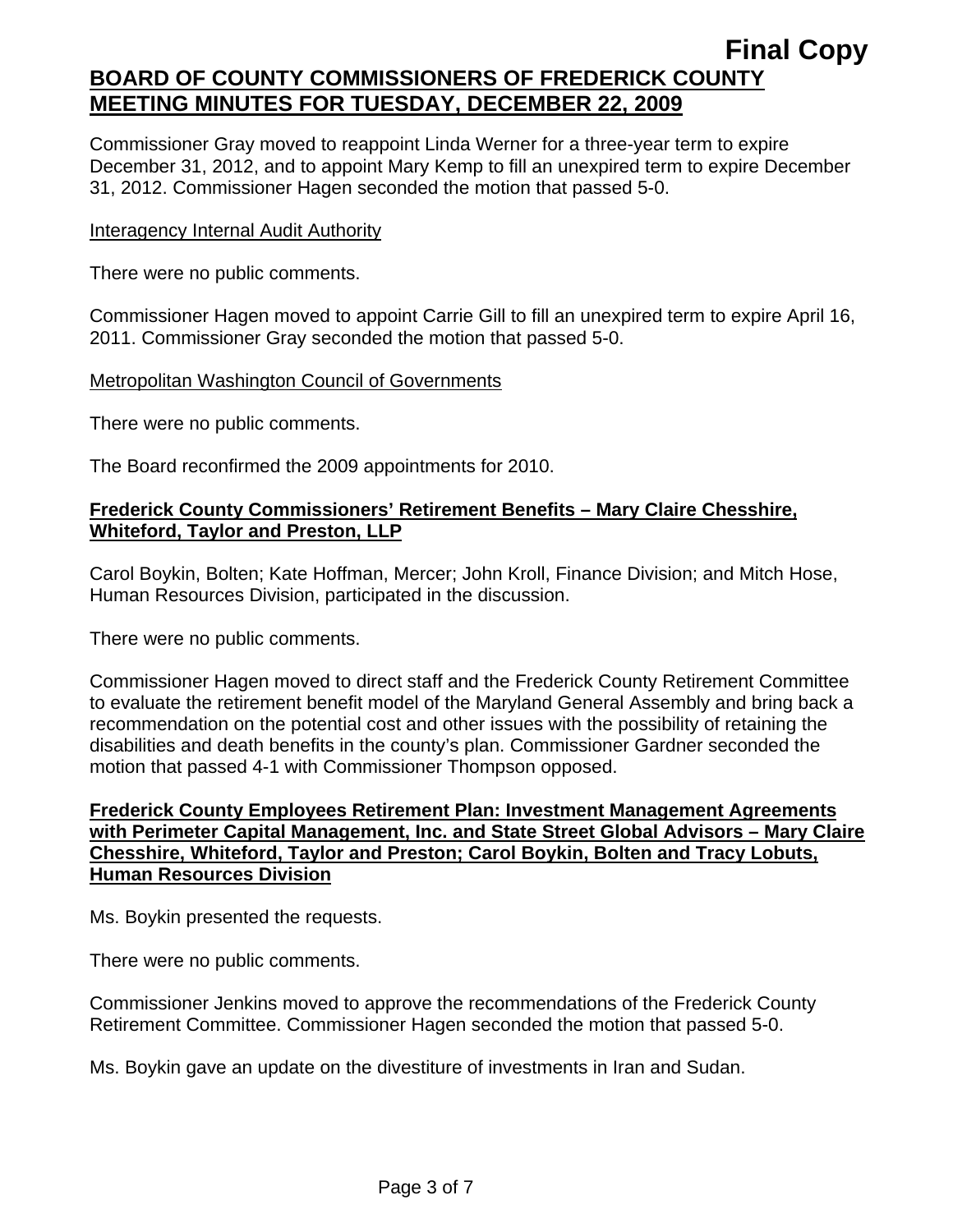Commissioner Thompson requested the divestiture of investments in Iran and Sudan be scheduled for a future meeting and to go through the public hearing process.

# **ADMINISTRATIVE BUSINESS**

# **Approval of Board of County Commissioners' Meeting Minutes**

By unanimous consent the following minutes were approved:

- ♦ Tuesday, November 3, 2009
- ♦ Tuesday, November 3, 2009 Afternoon
- ♦ Thursday, November 5, 2009
- ♦ Tuesday, November 10, 2009
- ♦ Tuesday, November 10, 2009 Closed Session
- ♦ Tuesday, November 10, 2009 Afternoon
- ♦ Tuesday, November 10, 2009 Evening
- ♦ Thursday, November 12, 2009
- ♦ Monday, November 16, 2009
- ♦ Tuesday, November 17, 2009
- ♦ Tuesday, November 17, 2009 Evening
- ♦ Thursday, November 19, 2009
- ♦ Friday, November 20, 2009

The following set of minutes would be reviewed and scheduled for approval on January 14, 2010:

♦ Thursday, November 12, 2009 – Closed

## **Housing Initiative Fund Report – First Quarter of FY 2010 – Jenny Short, Citizens Services**

Ms. Short presented the financial summary and data reports for the first quarter of FY 2010 and a report on the available balances as of December 3, 2009.

No action was taken as this was an informational item.

## **Access Proposal for the Russell Property – Beth Ramacciotti, Utilities and Solid Waste Management Division**

Ms. Ramacciotti presented a proposal to change the access to several county-owned parcels through a parcel proposed for subdivision and development near Buckeystown Pike.

Wendy Kearney and Kathy Mitchell, Office of the County Attorney and Rod Winebrenner, Utilities and Solid Waste Management Division, commented on the proposal.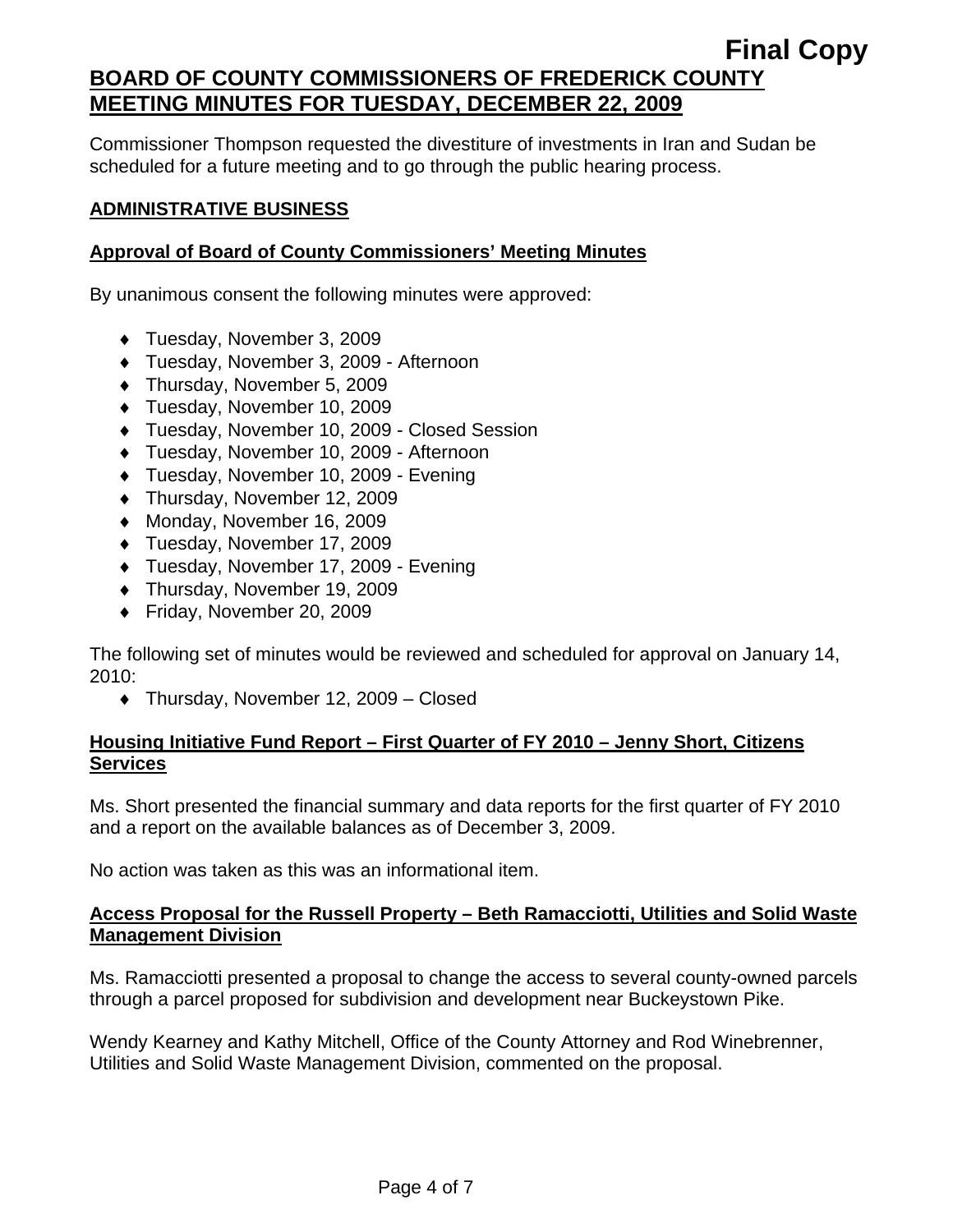Public comment was heard from David Severn, Esquire, Severn, O'Connor and Kresslein, representing St. John Properties, Inc.

Commissioner Hagen moved to: 1) accept the fee simple ownership of the access areas and allow private encroachments; 2) include language in the documents obligating St. Johns Properties, Inc. and its successors to maintain the property in the fee simple areas and assume any liabilities; and 3) also to continue to allow the easement to be utilized for other utilities. Commissioner Jenkins seconded the motion that passed 4-1 with Commissioner Thompson opposed.

## **COMMISSIONER COMMENTS**

Commissioner Thompson indicated he would like the Lehigh matter to be scheduled for a March meeting if it is not resolved.

The Board wished all a Merry Christmas and Happy New Year.

## **QUESTIONS - PRESS**

None.

## **PUBLIC COMMENT**

None.

## **CLOSED SESSION**

Commissioner Hagen moved to go into closed session under the Maryland Annotated Code State Government Article § 10-508(a) (3) To consider the acquisition of real property for a public purpose and matters directly related thereto. Commissioner Gray seconded the motion that passed 4-0 with Commissioner Thompson recused.

## **ADJOURN**

The meeting adjourned at 11:10 a.m.

Patricia A. Morrow Recording Secretary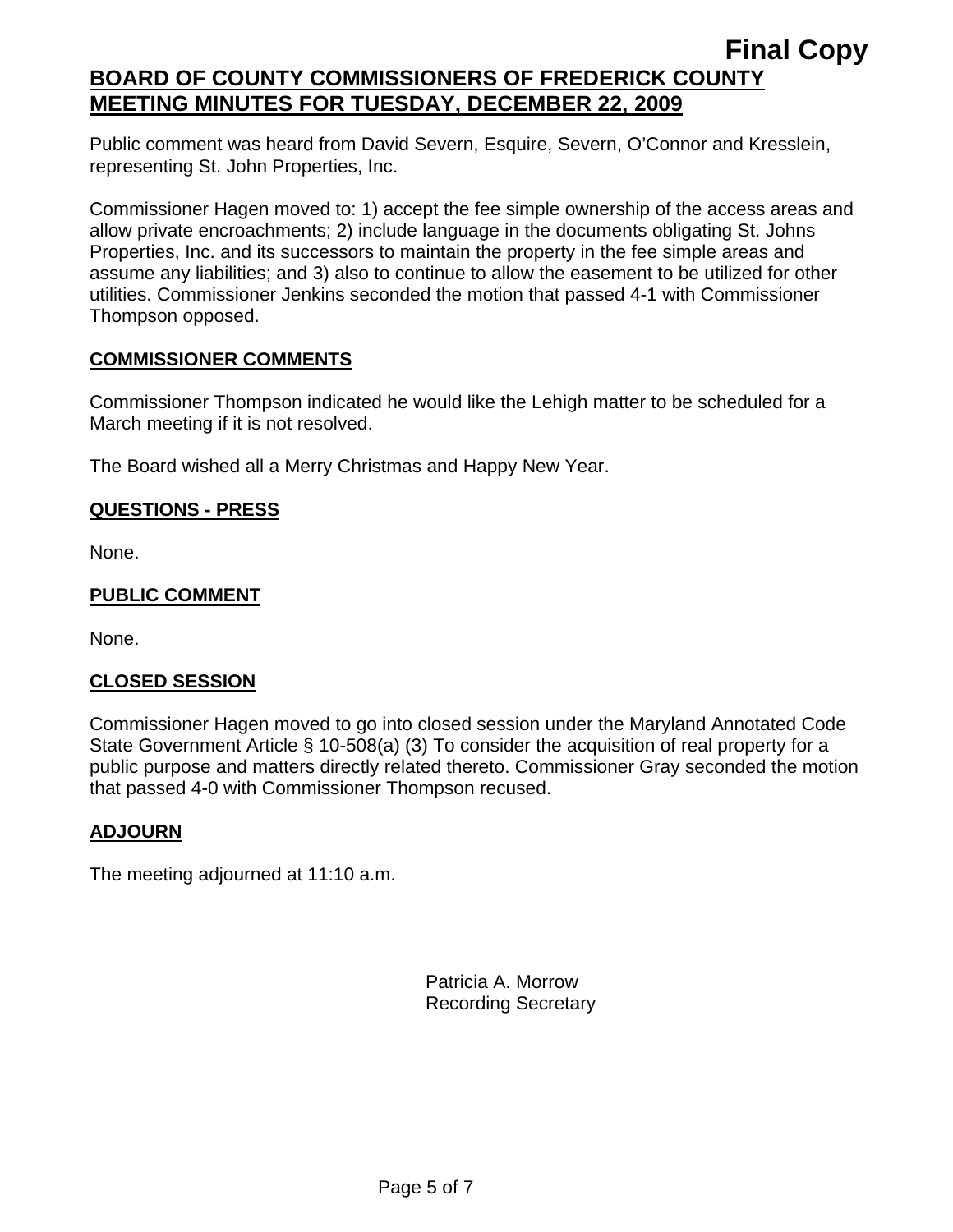### **FORM OF STATEMENT FOR CLOSING THE MEETING OF TUESDAY, DECEMBER 22, 2009**

# **STATUTORY AUTHORITY TO CLOSE SESSION**

### **State Government Article §10-508(a):**

 $\overline{a}$ 

(3) To consider the acquisition of real property for a public purpose and matters directly related thereto.

### **Motion:**

Commissioner Hagen moved to go into closed session in accordance with the Maryland Annotated Code State Government Article § 10-508(a) (3) To consider the acquisition of real property for a public purpose and matters directly related thereto. Commissioner Gray seconded the motion that passed 4-0 with Commissioner Thompson recused.

### **Topic To Be Discussed:**

The possible acquisition of real property in Frederick County for park purposes.

Patricia A. Morrow Recording Secretary